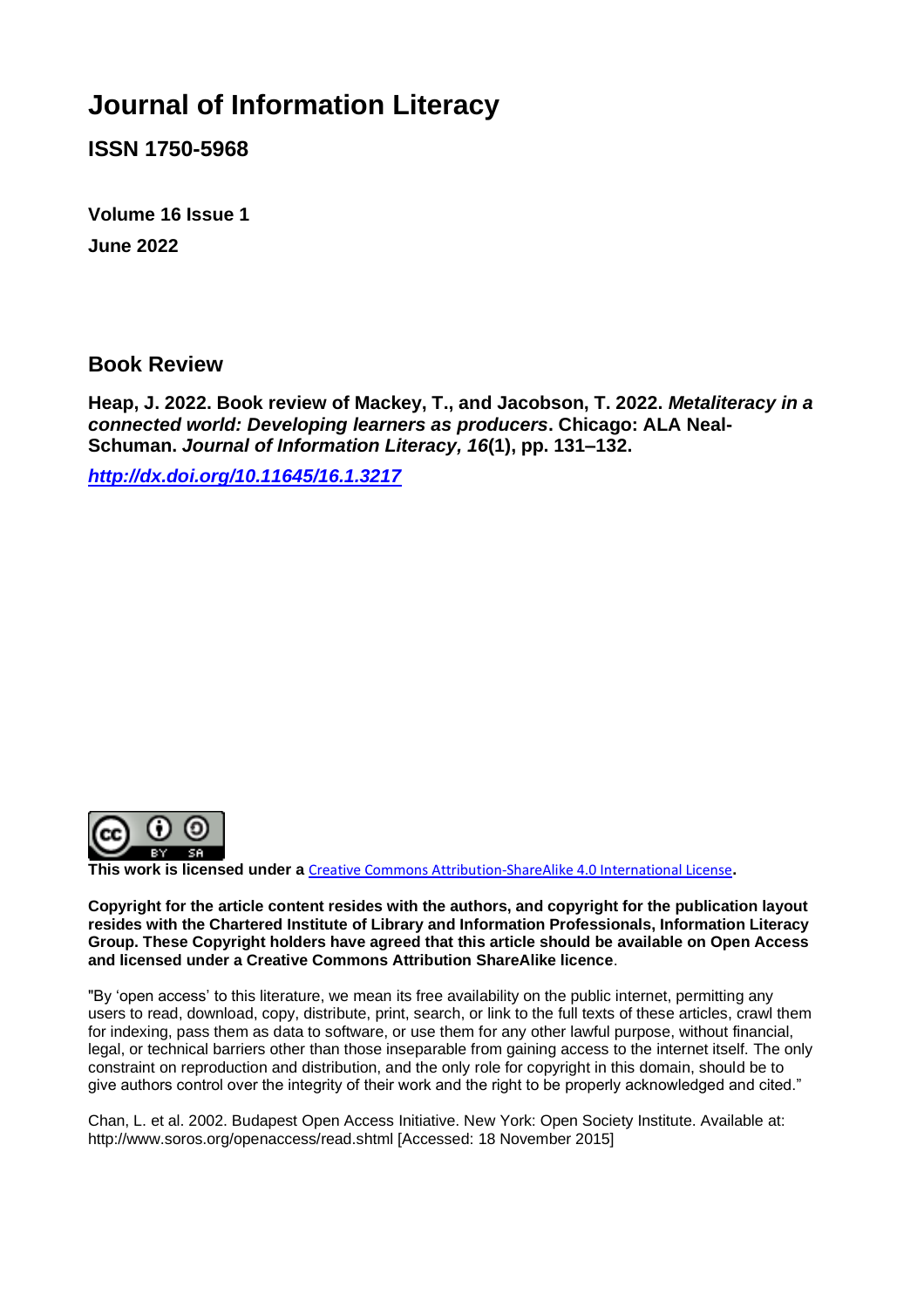## **Mackey, T., and Jacobson, T. 2022.** *Metaliteracy in a connected world: Developing learners as producers***. Chicago: ALA Neal-Schuman. pp. 232. ISBN 978-0- 8389-444-3. £66.50. Pbk.**

## **Jodie Heap, Academic Librarian and Skills Tutor, Staffordshire University. Email: [jodie.heap@staffs.ac.uk.](mailto:jodie.heap@staffs.ac.uk) ORCID: [0000-0002-8143-](https://orcid.org/%20%200000-0002-8143-2504) [2504.](https://orcid.org/%20%200000-0002-8143-2504) Twitter: [@faultylightbulb.](https://twitter.com/faultylightbulb?lang=en-GB)**

The text discusses the progression of Information Literacy (IL) and the move towards a more connected world in which learners take on a more active role as developers and producers of content. The authors, Mackey and Jacobson, evidence the evolution of IL, in particular in relation to higher education, and consider the impact the internet has had on traditional methods of teaching and learning. Recent events have led to an acceleration regarding changes to education delivery and how students interact with information, making the text particularly relevant and applicable. The text introduces readers to the concept of metaliteracy and to the metaliteracy framework.

Mackey and Jacobson created the metaliteracy framework building on IL concepts and positioning it as a lifelong learning framework. The text provides insights on the process of combining metaliteracy with pedagogic principles and ideas, showing the positive potential implications of engaging learners in awareness of their own learning processes and how this enables their development as learners and producers.

The book is divided into six chapters covering four key areas and is organised with a clear and defined structure. Jako Olivier provides a concise and illuminating foreword which identifies the relevant application of the topic for the reader. The initial chapters look at how the authors' metaliteracy framework sits alongside such relevant work on IL as the ACRL Framework and considers newer variations of Bloom's Taxonomy. The opening chapters introduce the reader to these previous works and highlight how the authors have further built upon these foundational concepts to create the metaliteracy framework which integrates the ongoing growth of content creation and consumption in light of the ever-changing Web 2.0.

The flow of the text works well to introduce the reader to the concepts surrounding metaliteracy and then proceeds to provide evidence and a variety of examples of metaliteracy in action within Higher Education settings. The reader is supported in their understanding of how application of the metaliteracy framework and concepts could vary depending on the course. The activity section deserves particular appreciation — it provides various examples through which the framework could be applied, a useful scaffolding tool which not many texts offer.

The authors promote the use of metaliteracy as a possible alternative method of engaging students outside of traditional education settings. Chapter two opens with a discussion of multimodal learning and the methods through which it intersects with metaliteracy. The authors nicely navigate the complexity students face as learners in engaging with learning outside traditional formats and consider the support that would be required to introduce alternative methods of teaching and learning.

Chapter three shows the intersection of metaliteracy and open pedagogy, outlining how students are informally acting as creators of content but require more support in becoming aware of these skills in a more formalised education-based setting. The text balances the